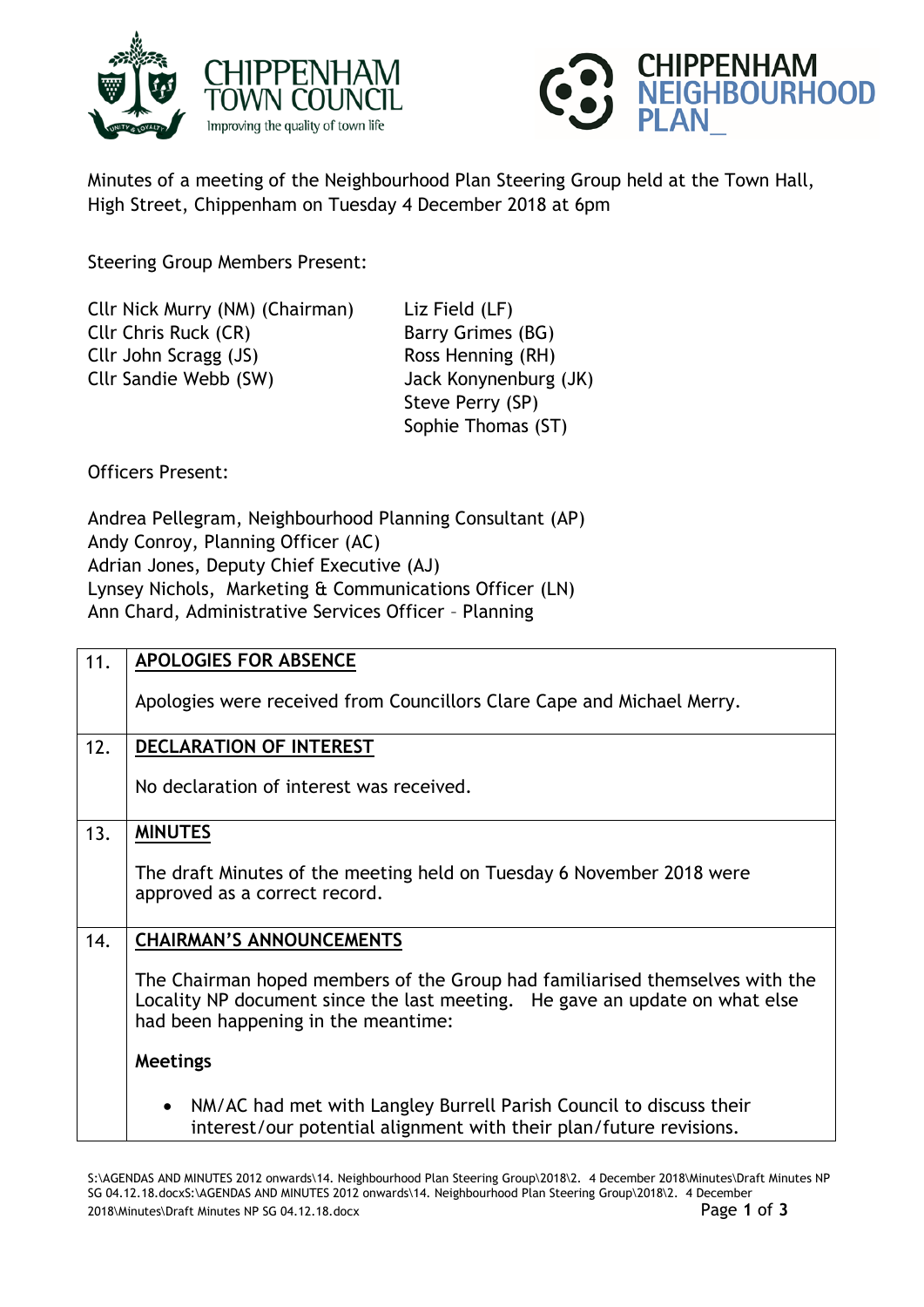|     | NM/AC/AP had met with Wiltshire Council officers to discuss how the Group<br>will potentially work together in the forthcoming stages of plan<br>development.<br>AP met with BG on the content of this session.<br>$\bullet$<br>NM/AC will be meeting with the former Chair of the Malmesbury Plan and<br>$\bullet$<br>other chairs to benefit from their experience.<br>NM will be meeting with the Town Council's Chief Executive (CEO) and<br>$\bullet$<br>others to discuss CTC's emerging CIL policy and the Government's recently<br>announced Future High Streets Fund.                   |
|-----|--------------------------------------------------------------------------------------------------------------------------------------------------------------------------------------------------------------------------------------------------------------------------------------------------------------------------------------------------------------------------------------------------------------------------------------------------------------------------------------------------------------------------------------------------------------------------------------------------|
|     | <b>Significant Planning Applications and Consultations</b>                                                                                                                                                                                                                                                                                                                                                                                                                                                                                                                                       |
|     | The Chairman wanted to make it clear that the Neighbourhood Plan Steering<br>Group (NPSG) does not make responses to consultations (since there had been<br>some questions about this) but should keep itself informed (as a SG) of significant<br>development or other proposals affecting Chippenham (and our future Plan).<br>Currently there are consultations underway on:                                                                                                                                                                                                                  |
|     | Planning Application 18/10267/FUL - Sadlers Mead development proposals<br>$\bullet$<br>including a multi-story carpark. Consultation open until Thursday 6th<br>December 2018.                                                                                                                                                                                                                                                                                                                                                                                                                   |
|     | Consultation on Maternity services for BANES, Swindon and Wiltshire, including<br>$\bullet$<br>proposed closure of maternity beds in Chippenham. Consultation open until 24<br>February 2019.                                                                                                                                                                                                                                                                                                                                                                                                    |
| 15. | <b>TERMS OF REFERENCE</b>                                                                                                                                                                                                                                                                                                                                                                                                                                                                                                                                                                        |
|     | The amended draft Terms of Reference were presented.                                                                                                                                                                                                                                                                                                                                                                                                                                                                                                                                             |
|     | <b>RESOLVED</b> that the draft Terms of Reference, as presented, be approved.                                                                                                                                                                                                                                                                                                                                                                                                                                                                                                                    |
| 16. | DEVELOPING A CONSULTATION STRATEGY (SESSION 1 OF 2)                                                                                                                                                                                                                                                                                                                                                                                                                                                                                                                                              |
|     | AP stressed that the Neighbourhood Plan would be based on bottom up<br>communication. She explained the need for the Group to understand how to<br>manage themselves and how to capture public views. BG and AP had met to<br>prepare a strategy for this communication process which would take up the next<br>two sessions, with public consultation events on a vision taking place in the<br>Spring. This particular session would concentrate on who to consult. AP and BG<br>led on the following Group exercises which would provide content for a draft<br><b>Consultation Strategy:</b> |
|     | Good And Bad Experiences Of Consultation                                                                                                                                                                                                                                                                                                                                                                                                                                                                                                                                                         |
|     | The Group was asked to write down good and bad experiences of consultation<br>processes they had encountered in the past.                                                                                                                                                                                                                                                                                                                                                                                                                                                                        |
|     | <b>Consultation Objectives</b>                                                                                                                                                                                                                                                                                                                                                                                                                                                                                                                                                                   |
|     | It was explained that SMART (specific, Measurable, Agreed Upon, Realistic and<br>Time-based) should be used when considering objectives. The Group was<br>asked to come up with 3-5 consultation objectives.                                                                                                                                                                                                                                                                                                                                                                                     |